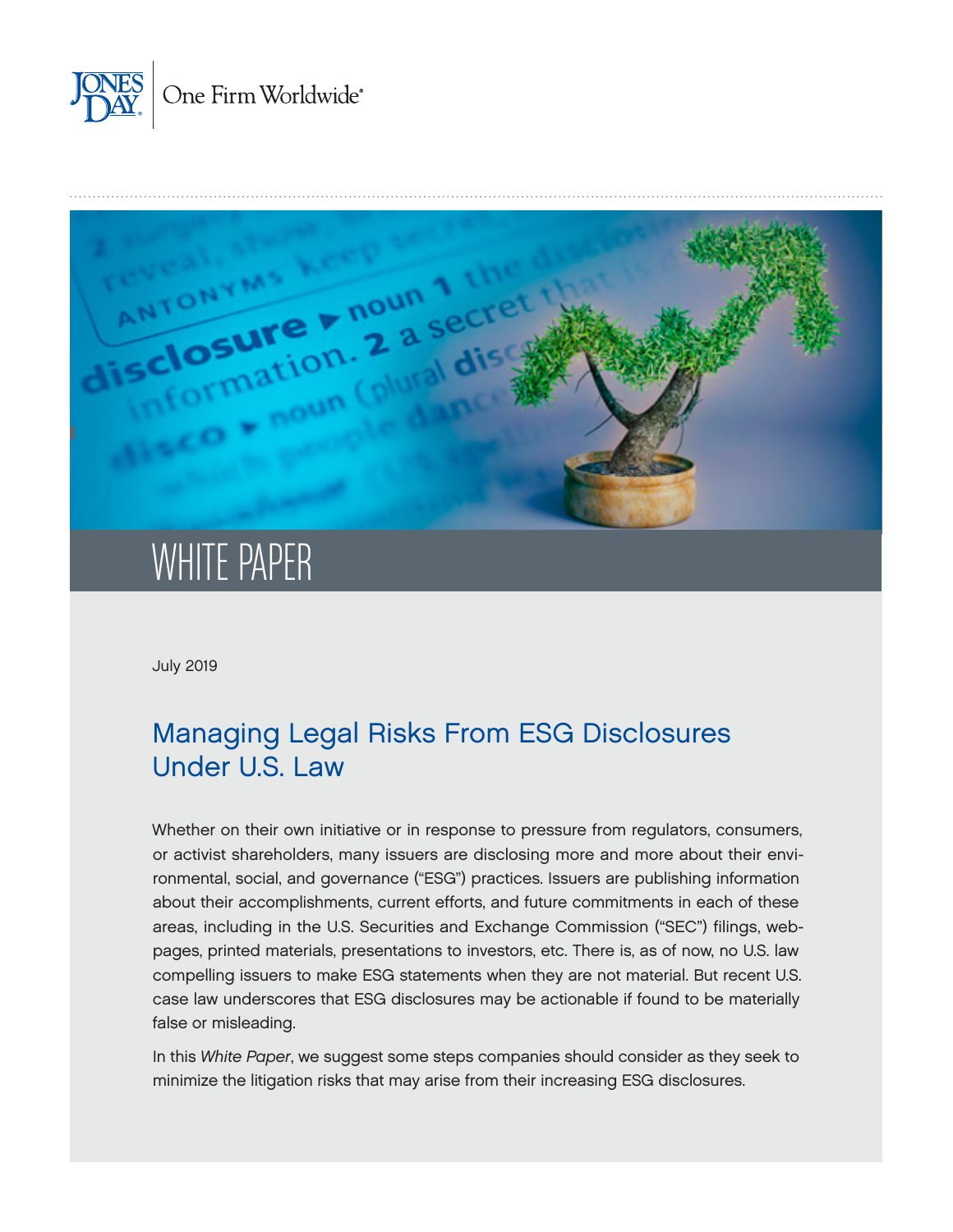# ESG DISCLOSURES ARE VOLUNTARY UNDER U.S. LAW

At the moment, issuers are generally not required to make ESG disclosures in securities filings with the SEC unless the issuer determines such information would be material to investors. Materiality under U.S. securities laws is judged by whether the ESG disclosure would be viewed by a "reasonable investor" "as having significantly altered the 'total mix' of information made available." The current disclosure requirement for ESG issues under the U.S. securities laws thus hinges on whether the information would be material to a reasonable investor, such as whether it presents material risks to an issuer's business.<sup>1</sup> This raises two questions. Does an issuer make an item material by disclosing it in its SEC filings? And does disclosing the adoption of voluntary commitments that may have significant impacts on the business make them material? The answer to the first question is probably no, but the second question becomes much more difficult. Regardless, materiality is often a difficult standard to assess, and there is growing dissatisfaction in some quarters with the current SEC requirements.

# TRADITIONAL AREAS OF EXPOSURE BASED ON ESG DISCLOSURES

As U.S. securities law and SEC regulations make issuer statements to investors—whether within securities filings or otherwise—potentially actionable, issuers may be open to significant liability in their ESG disclosures. Issuers may be liable under U.S. securities law for ESG disclosures if the disclosure includes a materially false or misleading statement. In addition, if such ESG disclosure is included within a quarterly or annual securities report, issuers could find their CEOs and CFOs open to liability as the individuals who "control" the issuer and are held responsible for any false or misleading statements. An issuer's directors could also be subject to liability based on ESG disclosure reflecting any disregard of the board's oversight responsibilities. ESG disclosures can also give rise to litigation under consumer protection and antifraud statutes. Issuers may also be subject to state and federal government investigations for ESG disclosures.

Perhaps the most important general principle from the case law is that if a statement is deemed vague or aspirational, then courts typically conclude that it cannot be false, misleading, or material to a reasonable investor, and is therefore not actionable. However, the context and timing of such statements are important to determining whether a statement, made in a code of conduct or elsewhere, is material or merely puffery. Thus, courts have refused to dismiss claims when statements were made in response to investors' concerns, particularly when those statements follow highly publicized incidents or were made "amidst contemporaneous questions regarding the company's ethics or investigations of the company's illicit activities." Moreover, U.S. courts have held that ESG disclosures may be material to a reasonable investor if they are sufficiently concrete or falsifiable.

# LESSONS ON ESG DISCLOSURES FROM THE U.S. LEGAL LANDSCAPE

ESG disclosures foster goodwill with customers, investors, and the public by underscoring an issuer's positive influence in the community and commitment to good corporate citizenship. To minimize the "no good deed goes unpunished" trap, however, issuers should also consider the following when crafting, reviewing, and publishing their ESG statements:

# Ensure There Is an Owner of the Company's ESG **Statements**

While the board and management bear ultimate responsibility for the company's financial statements and disclosures, it is important that there be an owner of the company's ESG statements and the process by which those statements are created, reviewed, and considered. This accountability is important for ensuring that the other suggestions discussed below are properly implemented and a consistent company narrative on its ESG practices is communicated to investors.

# Know How You Will Measure Success Internally Before Disclosing Externally

ESG disclosures must be viewed as more than marketing tools. If the board and management have determined to disclose information about a company's safety record, climate policies, diversity goals, etc., then they must understand how they intend to view success and failure on those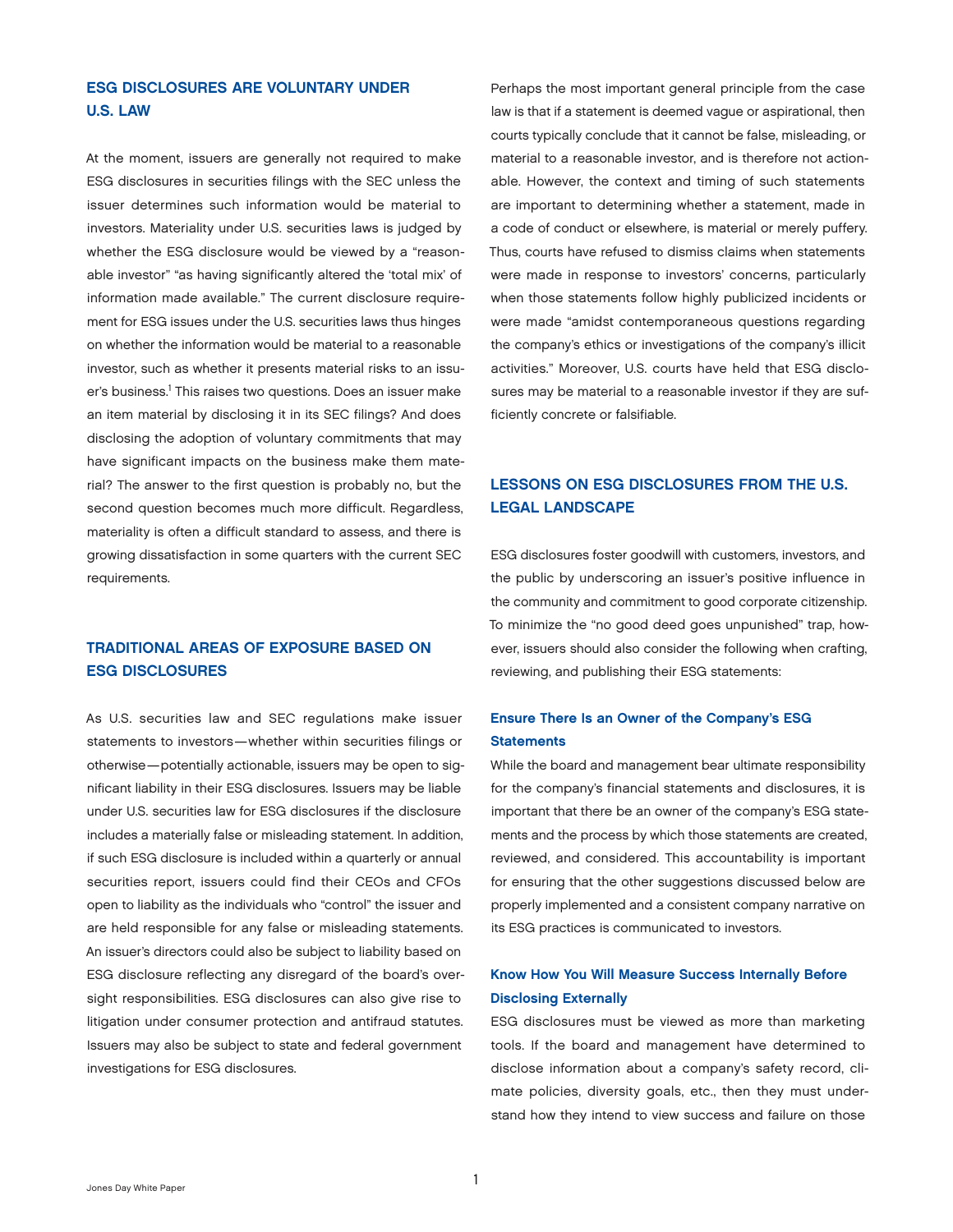policies. This may require significant thought and present challenges because measuring success in many ESG areas is, putting it lightly, not straightforward. The board and management should also evaluate common ESG reporting guidelines from various organizations and initiatives, including the Sustainability Accounting Standards Board or the Global Reporting Initiative's Sustainability Reporting Standards, and whether these are standards for success in the company's ESG disclosure. As investors look to these sources for information or comparisons, it will be beneficial for a company to disclose whether its measures follow these guidelines or, if not, why such guidelines may not be appropriate for the company due to specific operations or other factors. The company may consider being upfront in its disclosures about how it measures success and it may be appropriate in some instances to admit that success is an evolving concept.

# Develop Board Practices to Better Oversee the Development and Release of ESG Disclosures

A board of directors should study its company-specific ESG issues closely and consider in greater detail how ESG disclosures could impact the risks to the company. As part of their fiduciary duties and oversight responsibilities, directors should not only identify a company's material ESG risks, which could involve conducting a formal ESG assessment or engagement with key investors, customers and employees on ESG risks, but also the process by which such risks will be addressed and disclosed. There is increasing pressure on boards to form "climate committees" or take other action to elevate that particular ESG issue. Whether that is the right approach or not, boards need to exercise oversight on these issues as investors have emphasized a turn towards greater sustainability and transparency with no signs of relenting. As the board considers the process for addressing ESG risks and any related disclosure, it may be beneficial to adopt an overarching ESG disclosure policy to align board oversight, ownership, reliability, and verification of the disclosure, along with internal collaboration as some of the factors noted herein.

# Evaluate and Apply the Same Level of Caution to All Public ESG Statements

ESG statements frequently appear in publications or investor materials that are later cross-referenced or incorporated into an issuer's proxy statement or other SEC filings. Where ESG disclosures are included in actual SEC filings, issuers may wish to consider updating the forward-looking disclosure

to reflect the nuances of the ESG statements. But practically any ESG statement made in a public setting could subsequently form the basis of a lawsuit in the United States, regardless of whether it is incorporated into an official SEC filing. Additionally, the SEC has noted that it is "actively" comparing voluntary ESG information companies provide with ESG information disclosed in the company's SEC filings.<sup>2</sup> As a result, issuers may wish to consider applying the same level of caution to all public ESG statements and ensure that ESG statements and SEC filings are reviewed for consistency across all disclosure methods.

#### Encourage Appropriate Internal Collaboration

Issuers may wish to consider developing a system of collaboration and review among the different teams involved in gathering, drafting, reviewing, and publishing its ESG disclosures. To that end, issuers could form an internal audit subcommittee, correspond with sustainability disclosure experts, and report to the full board or specific directors. Such a system would allow for the board and management to consistently review the connection between a company's operations and ESG risks. A collaboration of this kind will need to break down organizational barriers to create cross-functional teams able to see the disclosures from all angles. This will enable stakeholders to better integrate their differing priorities, knowledge, and areas of expertise. In addition, this system will allow for the ESG reporting data collected to be vetted for relevance and for comparable periods, which investors will find useful in their push for more standardized or comparable ESG disclosure.

#### Verify the Accuracy of ESG Disclosures

Issuers may wish to consider implementing internal and external processes to evaluate the internal controls around ESG disclosure and measurement and to test the accuracy of ESG disclosures before they are released to the public. ESG disclosures present legal as well as reputational risks e.g., such as when a company's disclosed efforts to address climate change turn out to be publicly questioned and open the company up to charges of "greenwashing."<sup>3</sup> To help maintain accuracy around ESG disclosures, issuers could engage internal and external sustainability disclosure experts. Such internal and external auditors could review ESG disclosures for overstatements, misstatements, or concrete statements capable of becoming misleading or untrue by forces or circumstances outside of the issuers' control.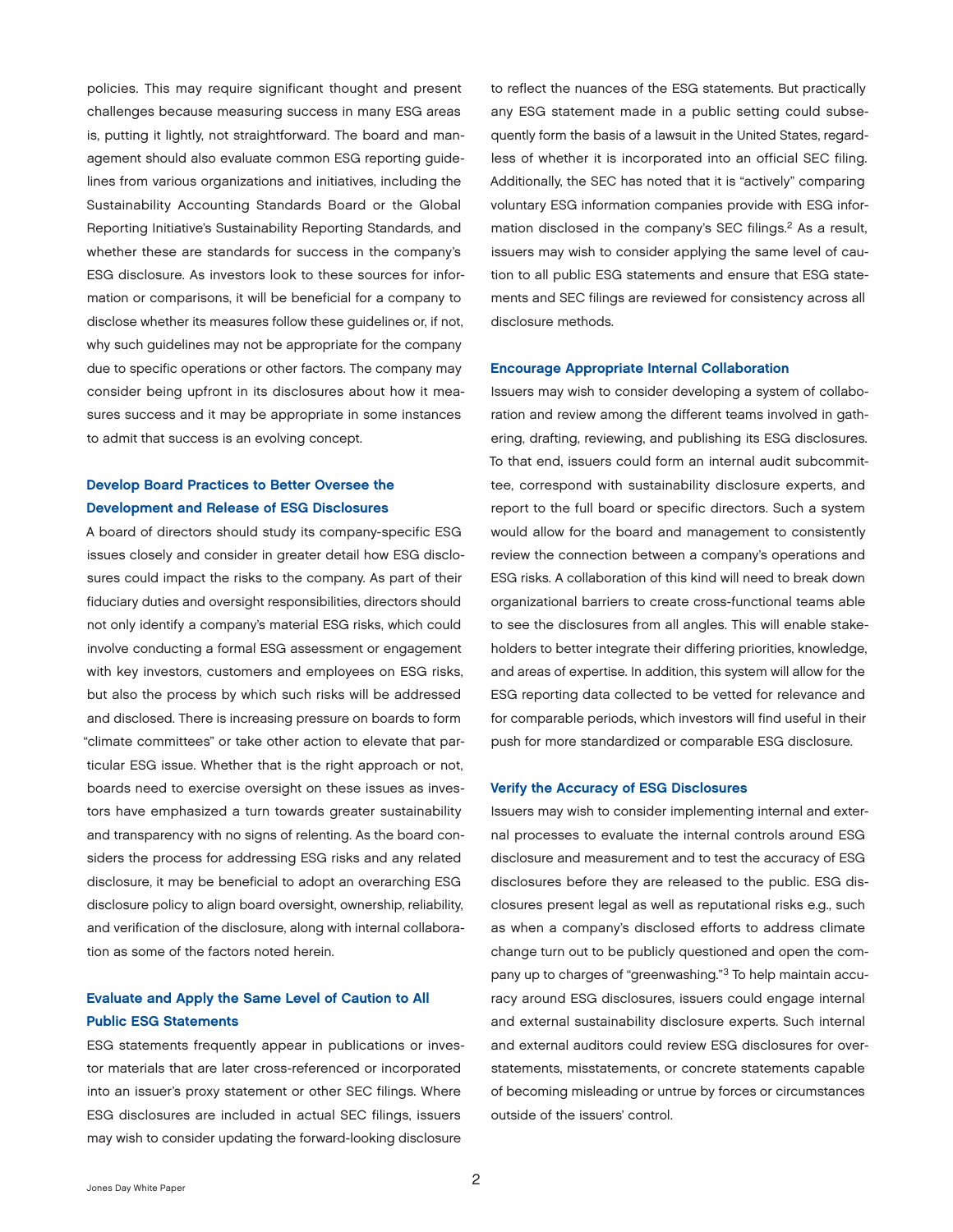# Educate Business, Shareholder Relations, and Public Relations Personnel Regarding Litigation Risks

Issuers should educate their personnel responsible for preparing ESG disclosures about the growing risk of U.S. and global scrutiny associated with these statements. Responsible individuals must understand that the issuers' ESG statements need to be consistent with descriptions of the company's business in SEC filings and elsewhere.

#### Use Aspirational Language or Approximations

From a litigation perspective, issuers should couch ESG statements in aspirational language. When discussing ESG initiatives or codes of conduct, issuers may wish to consider using words like "should," "expect," or "strive," as opposed to making falsifiable assertions that the company "does" comply, "is" in compliance, or "will" be in compliance with applicable laws and standards. Issuers can also minimize their litigation risk by styling their ESG goals as "estimates" or "approximations" toward specific big picture achievements. Commitments to concrete measurements or achievement by certain dates could also lead to a duty to update investors when such goals are not achieved. Where possible, issuers should not commit to concrete measurements and should avoid publishing commitments to achieve ESG goals by certain dates.

#### Hedge or Disclaim Where Possible

Issuers may also consider adding disclaimers or other hedging language stating that the standards or goals described in the ESG disclosures are not guarantees or promises. Where appropriate, they could indicate that metrics used to evaluate the progress or achievement of an ESG commitment are developing or are based on certain assumptions. To protect against a potential litigant asserting that it did not see or connect a disclaimer when reading or relying on an ESG disclosure, issuers could place the disclaimer near the related ESG disclosure.

#### Consider the Context

Issuers may wish to consider where they include or when they publish an ESG disclosure because the context around the disclosure matters. U.S. courts scrutinize more closely statements made in response to investors' concerns, particularly where those statements follow highly publicized incidents, such as an accident or a government investigation. A court is more likely to conclude that an ESG disclosure is material to an investor or customer if it is displayed prominently.

Incorporating an ESG disclosure into SEC filings or displaying it on product packaging may increase the risk and potency of litigation, as it will be easier for a litigant to establish that it saw the ESG disclosure and relied on it in making an investment or purchase decision.

#### Consider Insurance Coverage

Issuers should consider whether director and officer ("D&O") or other insurance coverage can protect them as well as their directors, officers, and employees from potential liability related to ESG disclosures. Issuers can obtain three layers of D&O insurance coverage known as A-B-C coverage, which indemnifies directors and officers where the underlying claim against them is nonindemnifiable, reimburses the issuer for proper indemnification payments made to its directors and officers, and covers the issuer for claims against it, including securities law claims. Standard D&O coverage should protect against alleged misrepresentations or omissions in securities filings and other public statements, but issuers should investigate whether any special terms or conditions are necessary to ensure coverage for ESG misstatements or omissions claims.

#### LAWYER CONTACTS

For further information, please contact your principal Firm representative or the lawyers listed below. General email messages may be sent using our "Contact Us" form, which can be found at [www.jonesday.com/contactus/](http://www.jonesday.com/contactus/).

#### David Woodcock

Dallas/Washington +1.214.969.3681 / +1.202.879.5490 [dwoodcock@jonesday.com](mailto:dwoodcock@jonesday.com)

Amisha S. Kotte Atlanta +1.404.581.8997 [akotte@jonesday.com](mailto:akotte@jonesday.com)

Jonathan D. Guynn Dallas +1.214.969.3793 [jguynn@jonesday.com](mailto:jguynn@jonesday.com)